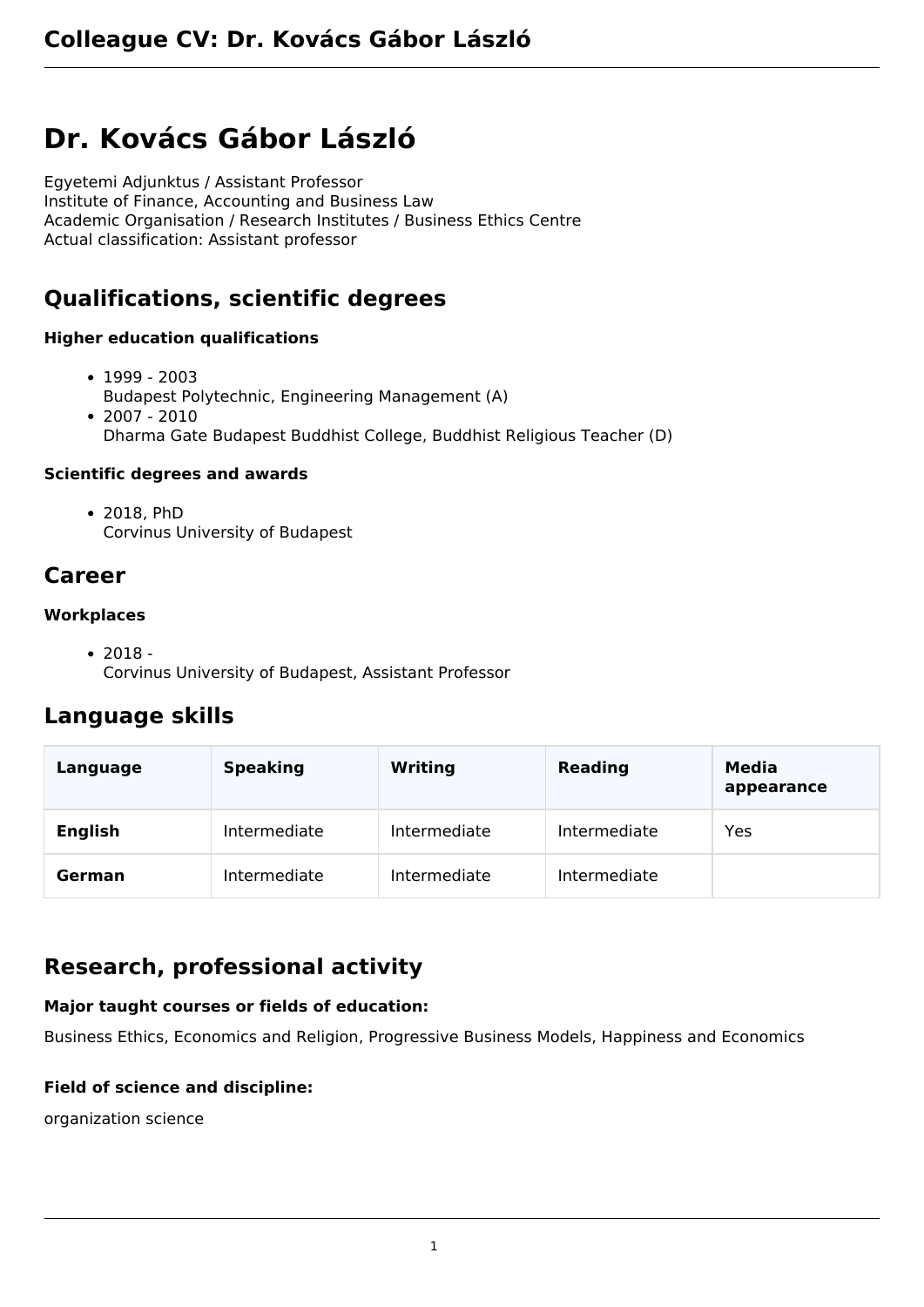#### **Current fields of research:**

Business Ethics; Business Spirituality; Catholic Social Teaching; Buddhist Economics, Gross National Happiness

#### **Major research projects**

- 2008 2009, Ethics as a Competitive Advantage Form of participation: member of the research team Moneylender: Further info about research:
- 2011 2012, Ecologically-oriented Entrepreneurship Form of participation: member of the research team Moneylender: Further info about research:
- 2020 2021, The Application of Gross National Happiness on the Level of the Local Community Form of participation: leader of the research team Moneylender: ÚNKP-20-4-II New National Excellence Program of the Ministry for Innovation and Technology from the Source of the National Research, Development and Innovation Fund Further info about research:

#### **Membership in scientific or professional bodies/organizations**

- 2012 , Secretary, leadership position (president, director etc) Hungary-Bhutan Friendship Society, national
- 2016 , Secretary, leadership position (president, director etc) Business Ethics Society, national
- 2009 , Member, member Páli Translation Group, national
- 2010 , Member, member European SPES Institute, international

#### **Board memberships and positions**

2021 - , Journal of Management, Spirituality & Religion - Book Review Editor, editor-in-chief, member of the editorial team [Foreign language](https://www.ingentaconnect.com/content/1942-258X)

### **Publications**

- [MTMT](https://m2.mtmt.hu/gui2/?type=authors&mode=browse&sel=10048034)
- [Researchgate.net](https://www.researchgate.net/profile/Gabor_Kovacs23)
- [Academia.edu](http://uni-corvinus.academia.edu/Kov%C3%A1csG%C3%A1bor)

### **Contacts**

### **Location at the university**

• Building: Main Building Room number: 121.3 Extension: